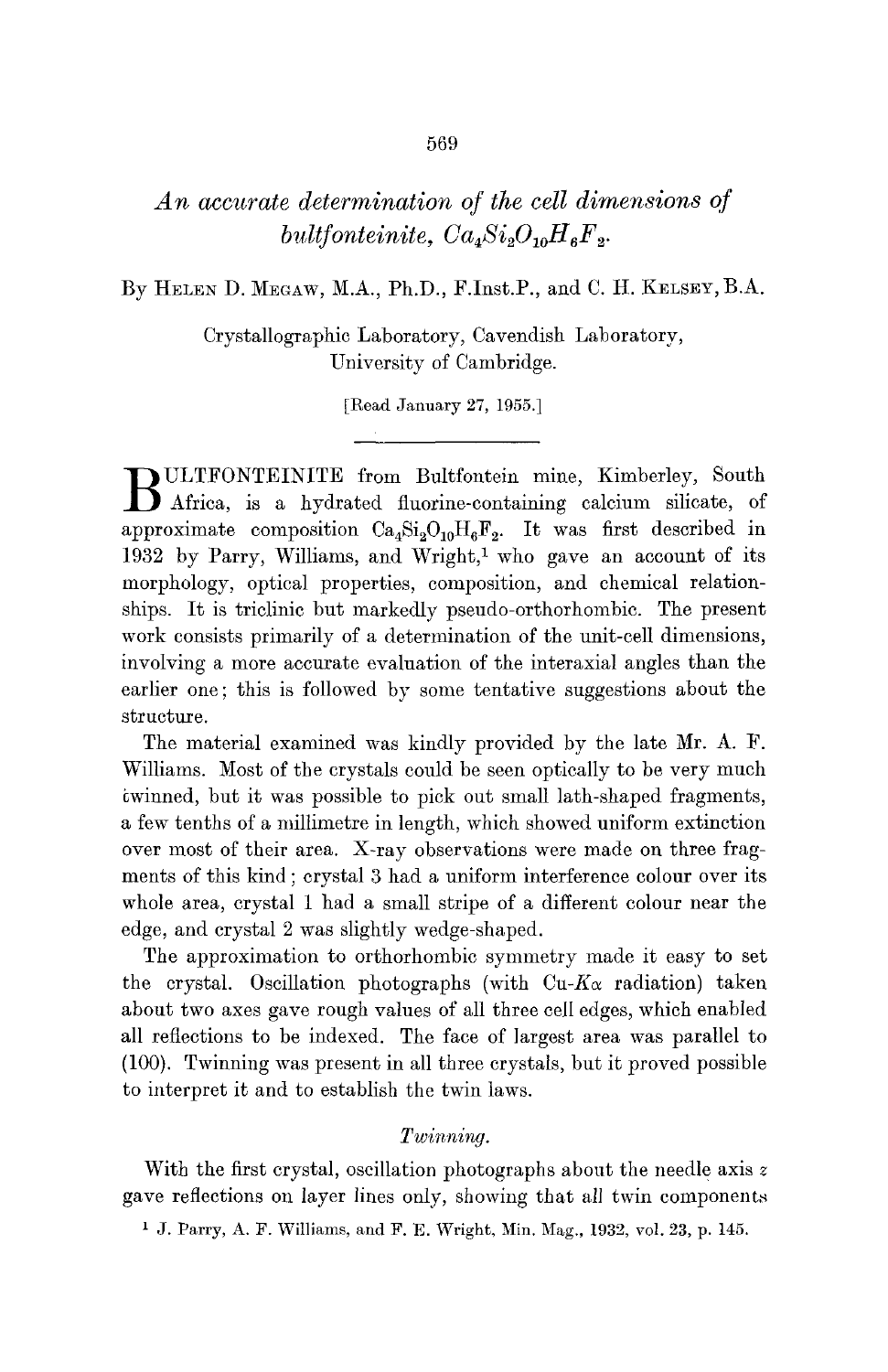had strictly parallel z-axes. In oscillation photograph about y, however, strong spots on the layer lines had weaker companions off the layer line but on the *same* row line, and also companions of about half their own intensity on the same layer line ; these latter, if not too weak, had themselves row-line companions. This showed the presence of twinning about the normals to (100) and (010), the former giving rise to components more nearly equal in volume than the latter. However, there was no detectable vertical splitting of reflections  $h^{00}$ , even for  $h = 14$ . This could only be true if the angle  $(100)$ :  $(010)$  were very close to  $90^{\circ}$ ; the splitting should have been observed if the difference was greater than  $10'$ .

Crystal 2 showed the same kind of twinning ; crystal 3 (optically the most uniform) showed twinning about the normal to (100) only. These results fit in with the optical observations if the composition plane is normal to the twin axis, since twinning about the normal to (100) would still lead to a uniform appearance of the crystal viewed through this face.

It is worth drawing attention at this point to the interaxial angles listed in table I. Since  $\alpha^*$  differs from 90° more than does  $\beta^*$ , the difference of angle between the z\*-axes of the two components will be greater in a twin about the normal to (010) than in one about the normal to (100). Thus the twin law which is observed experimentally to be more prevalent is the one which involves the smaller geometrical misfit.

### *Accurate determination of spacings.*

An ordinary Unicam cylindrical camera was used. The setting of the crystal with respect to the circle was found from ordinary oscillation photographs. Then a film was inserted in the van Arkel position, and the crystal was given appropriate oscillations so that selected high-angle reflections were recorded on the film on either side of the beam. The distance between the spots was measured on a simple comparator with vernier reading to  $\frac{1}{6}$  mm.

The method used here may be compared with those of Farquhar and Lipson<sup>1</sup> and Weisz, Cochran, and Cole.<sup>2</sup> Essentially it combines the photographic technique of the former (in a simplified form which involves no special modifications to the camera) with the treatment of the data used by the latter in their ' $\theta$ -method'. Like the ' $\theta$ -method', it relies entirely on measurement of a few high-angle reflections, and its

 $1$  M. C. M. Farquhar and H. Lipson, Proc. Physical Soc., 1945, vol. 58, p. 200.

<sup>&</sup>lt;sup>2</sup> O. Weisz, W. Cochran, and W. F. Cole, Acta Cryst., 1948, vol. 1, p. 83. [M.A. 10-330.]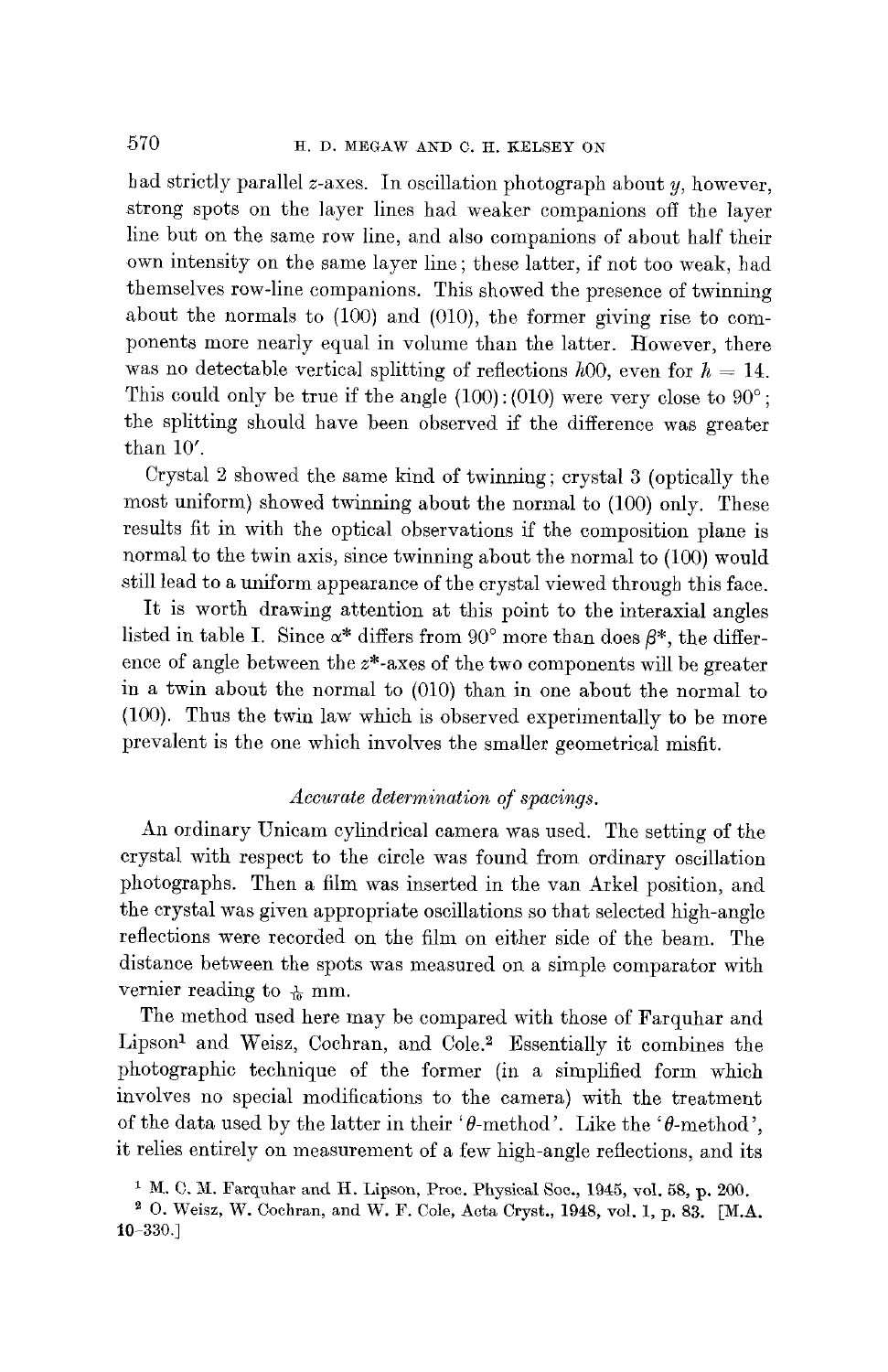accuracy is about the same. It does not aim at the very high accuracy which can be attained in favourable cases, at the expense of much more labour, by graphical extrapolation from a large number of reflections.

# *Calculation and choice of reflections.*

(i) *Oscillation about y-axis.--For* any reflection in the [010] zone, we have  $\dot{\xi}^2(h0l) = h^2a^{*2} + l^2c^{*2} + 2hla^*c^* \cos \beta^*$  (1)

where  $a^*$ ,  $c^*$ ,  $\beta^*$  are axial lengths and interaxial angle of the reciprocal lattice, and  $\xi = 2 \sin \theta$ . Since  $\xi$  is directly determinable from the photographs, it is possible by measurement of a number of *hOl* spacings to determine  $a^*$ ,  $c^*$ , and  $\beta^*$  from equation (1). The choice of reflections to be used is determined primarily by the requirement that  $\theta$  shall be nearly  $90^{\circ}$ , since this is necessary for accuracy; convenience of mathematical handling of the equations takes second place. For a cIystal in which  $\beta^*$  is nearly 90°, it is an obvious choice to use pairs of reflections *hOl, hOl,* since they occur at nearly the same value of  $\theta$ . If the crystal is twinned about the normal to (100), they have the further advantage of appearing within the same oscillation range, so that one exposure serves to record both. Then

$$
\xi^{2}(h0\bar{l}) = h^{2}a^{*2} + l^{2}c^{*2} - 2hla^{*}c^{*} \cos \beta^{*},
$$
  
hence 
$$
\frac{1}{2}[\xi^{2}(h0l) + \xi^{2}(h0\bar{l})] = h^{2}a^{*2} + l^{2}c^{*2}
$$
 (2)

$$
\frac{1}{2}[\xi^2(h0l) - \xi^2(h0\bar{l})] = 2hla^*c^* \cos \beta^*.
$$
 (3)

Thus  $\cos \beta^*$  can be determined easily with high accuracy.

For bultfonteinite, 14,0,0 gave a reflection at about 80 $^{\circ}$ , enabling  $a^*$ to be determined immediately. The pair of reflections 307, 307 then could be used to evaluate  $c^*$  and  $\beta^*$ . Other reflections available were 207, 207; 12,0,2, 12,0,2. Comparison of the  $c^*$  values derived from these reflections of different  $\theta$  (all greater than 60°), and from photographs with and without black paper between film and camera, enabled a check to be made of the effective camera radius (i.e. the radius of the shrunk film after development). It proved to be exactly 3 cm. when the black paper was used. If the paper was omitted, the relative error in the spacing amounted to only  $2 \times 10^{-4}$  for a reflection at  $\theta = 80^{\circ}$ . Film shrinkage of  $0.3\%$ , if not allowed for, would give an error of the same magnitude; variations of shrinkage from one film to another are likely to be much less than this. This emphasizes the usefulness, when accuracy is required, of concentrating on high-angle reflections.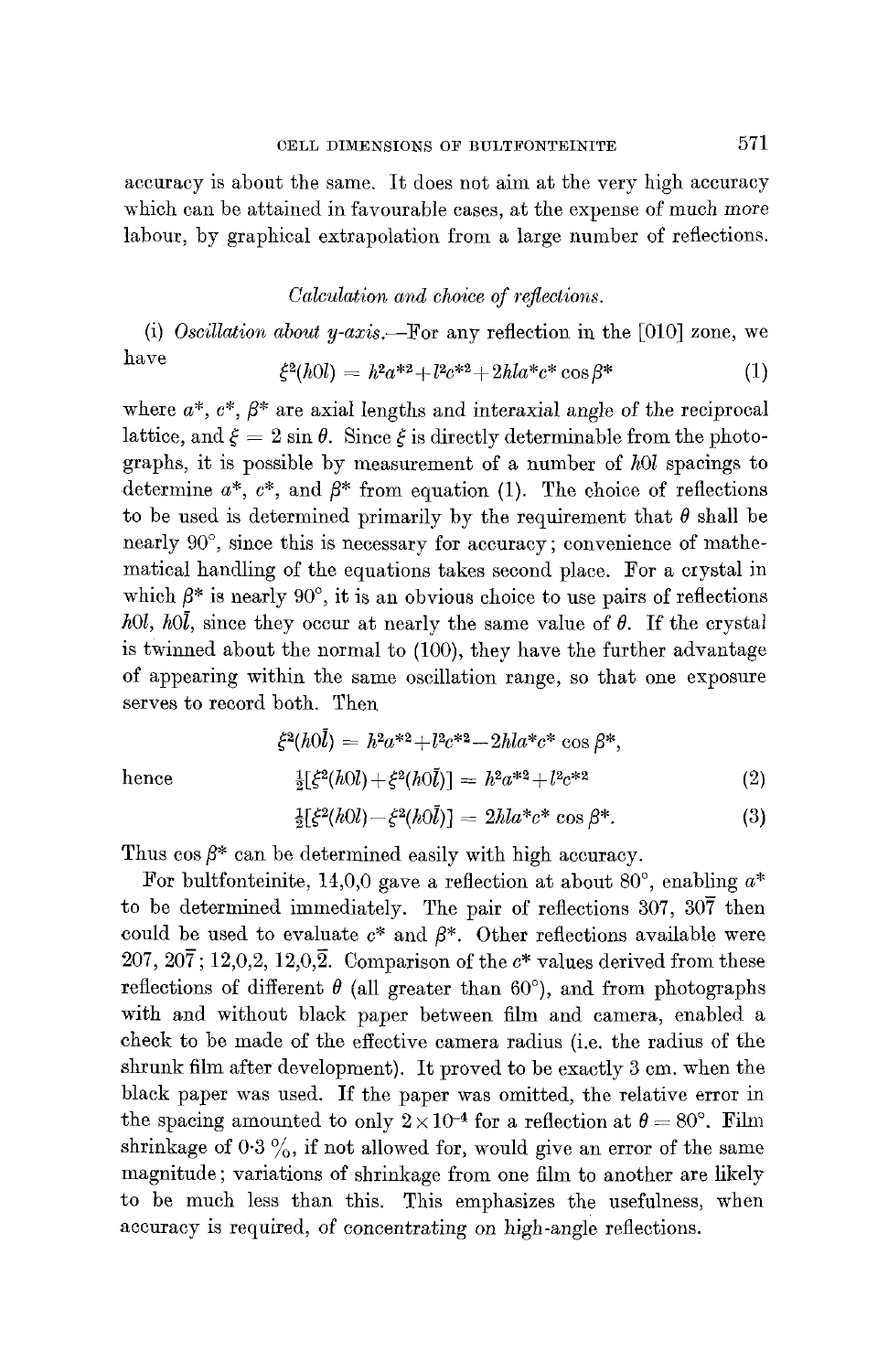Values of  $\beta^*$  were derived from the three pairs of planes mentioned above, using the known  $a^*$  and  $c^*$ , and the mean value was taken.

(ii) *Oscillation about z-axis.--A* crystal mounted to rotate about the z-axis was used to obtain  $b^*$  and  $v^*$ , the former from 4.10,0, the latter from the pair 790, 7 $\overline{90}$ , by the method of successive approximations. In this, a rough value of  $b^*$  was used to find  $\gamma^*$  from 790, 790; this was then substituted in the expression for calculating  $b^*$  from 4,10,0, and the new value of  $b^*$  in its turn used to get an improved value of  $\gamma^*$ . This method leads in the end to better values for both quantities than the use of a single pair of reflections, since 4,10,0 is more sensitive to changes in  $b^*$ , than 790 and 790 to changes in  $\gamma^*$ ; and it saves the extra work of measuring the spacing of  $4,\overline{10},0.$ 

(iii) *Oscillation about x-axis.--Finally,* a crystal mounted about the x-axis was used to find  $\alpha^*$  from the pair of reflections 056 and 056 by the method of successive approximation. This pair had a lower value of  $\theta$ than the reflections used in the other zones, and the resnlts are correspondingly less accurate.

#### *Results.*

These are given in table I, with the morphological values for comparison. Several points should be noticed.

|                  |               |                        | Results of Parry,              |
|------------------|---------------|------------------------|--------------------------------|
|                  |               |                        | Williams, and Wright,          |
|                  |               | Present work.          | 1932.                          |
| $\boldsymbol{a}$ |               | $10.992 + 0.004$ Å.    |                                |
| ь                | <br>$\ddotsc$ | $8.183 + 0.002$        |                                |
| c                |               | $5.671 + 0.001$        |                                |
| a:b:c            | .             | 1.3433:1:0.6930        | $\frac{1}{2}(1.3512):1:0.6873$ |
| $\alpha$         |               | $93^{\circ} 57'$       | $94^{\circ} 17'$               |
| β                | <br>$\ddotsc$ | 91 19                  | 91.<br>-59                     |
| γ                | <br>.         | 89 51                  | 9044                           |
| $\alpha^*$       |               | $86^{\circ} 03' + 18'$ | $85^{\circ}$ 41'               |
| $\beta^*$        | <br>$\ddotsc$ | 88 41 $\pm$ 02         | -57<br>87                      |
| .<br>م•          |               | $90 \t04 + 01$         | 07<br>89                       |

TABLE I. Lattice parameters of bultfonteinite.

(1) The true unit cell is double the morphological cell in the a direction. Thus, to transform the indices of Parry, Williams, and Wright to the new indices, all values of  $h$  must be doubled.

(2) *The* angles determined in the present work differ very considerably from the old values. The old values are likely to be less accurate, because of the difficulty of goniometric measurements referred to by Parry, Williams, and Wright ; their limits of error are in fact not stated.